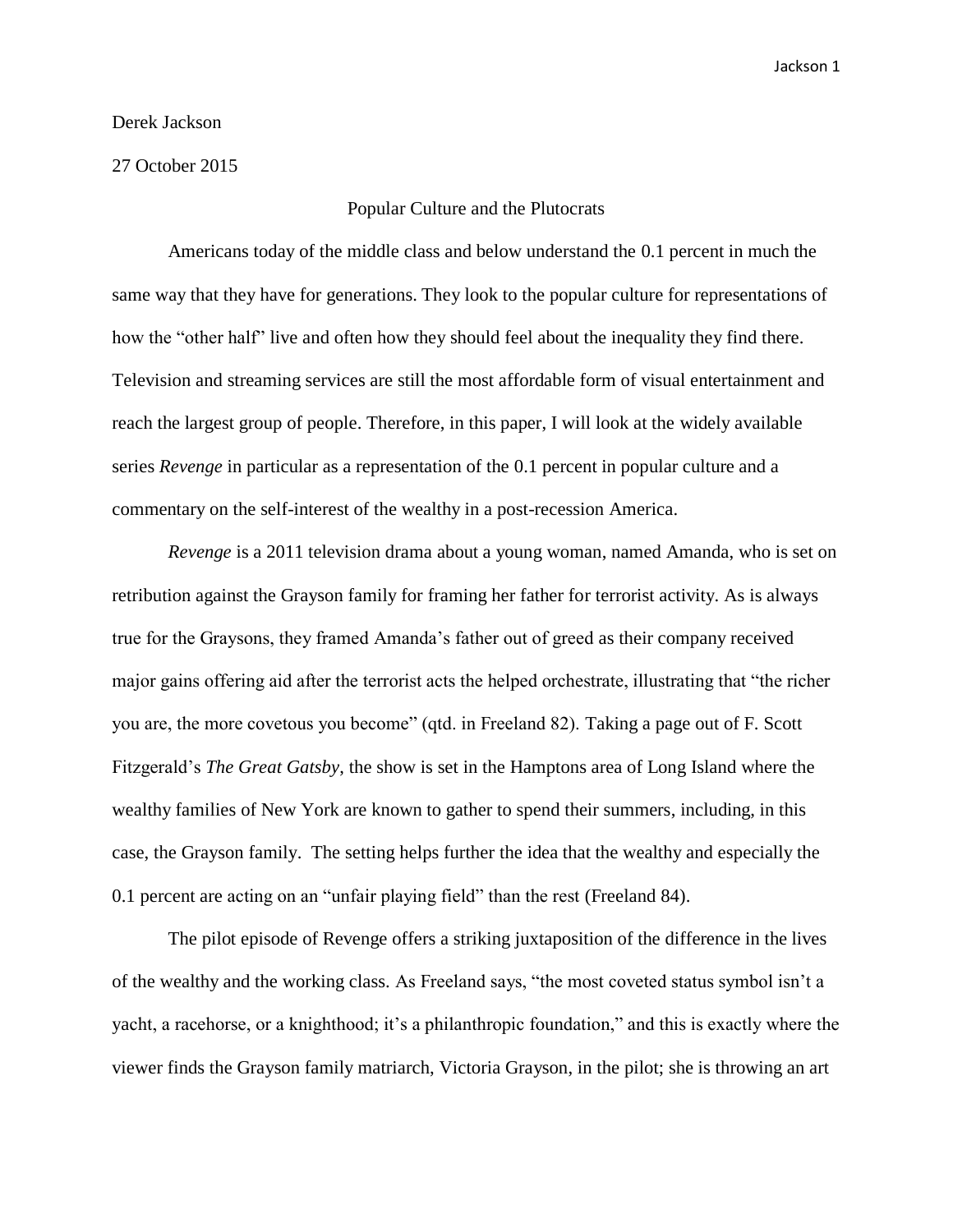Jackson 2

auction as part of her charity, raising money for domestic violence prevention and cancer awareness, which takes place, fittingly, on the family yacht (Freeland 70). While charity efforts like this are admirable, *Revenge* makes a poignant comparison by intercutting the Grayson auction, including its melodramatic sub plot over marital infidelities, with the Porter family, who own a local bar, and their struggle against the bank that is threatening to foreclose on their business (Pilot). In many ways, this juxtaposition shows how out of touch the wealthy can be with the average American even as they are trying to make the world a better place. It makes the viewer question the sincerity of the philanthropic act and wonder if it is more about "social acceptance and immortality" than "moral rewards" (Freeland 71).

Status, social acceptance, and "the problem of positional goods" are the main sources of conflict for the Grayson family throughout *Revenge* (Freeland 82). Starting with their prized beach front property and Hamptons address, the Grayson family is perfectly set up to socialize with the right people. They consistently hold events where intellectual and influential people can gather and share their "enthusiasm for innovation and ideas," with the intent being to gain political, personal, or financial gain (Freeland 69). This idea of knowing the right people also extends to education. As Chrystia Freeland says, "the biggest perk of being born rich…is being expensively educated," and, of course, the Grayson family has the influence to get their son into Harvard (49). Meanwhile, the youngest Porter, Declan, just wants to finish school, so he can move past the prospect of working at the family bar when he graduates high school, unlike his older brother (Duplicity). In many ways, *Revenge* represents much of the Grayson's way of life as "unjustified privilege," which relates to real wealthy families who have every opportunity to further their family's position, while others struggle to make it out of poverty and into the middleclass (Freeland 84).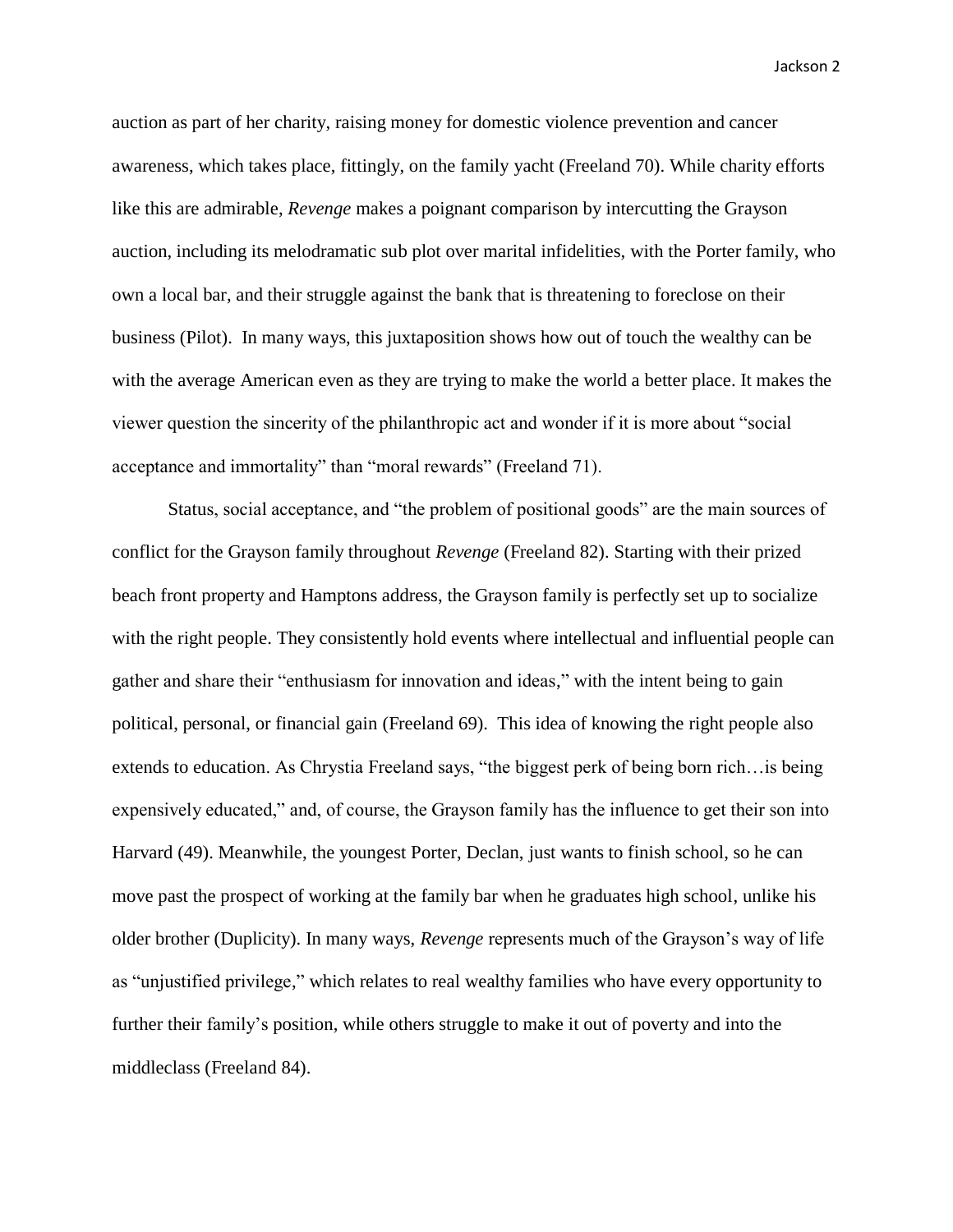Jackson 3

Increasingly, over several decades, the idea of inherited wealth has given way to the understanding that many of today's most wealthy individuals have built wealth through hard work and initiative early in life. As Freeland says, "being self-made is central to the self-image of today's global plutocrats" (Freeland 45). However, this concept often comes with a certain amount of entitlement for the wealthy. In *Revenge*, this can be seen in how Victoria Grayson uses her working class background and struggle to survive a home with a grafter, single mother as justification for the acts she commits to maintain her wealth, including blackmail, treason, and murder (Lineage). The idea of earned success is powerful and those who gain wealth on a certain level of meritocracy feel justified in rewarding themselves – often lavishly because they have the sources (Freeland 46). This kind of merit based argument is mirrored in the continued blue collar life of the Porters, who continually struggle to make ends meet at their bar, where the only reward they can afford themselves is the night off of work, which is usually done begrudgingly.

When there is such a large gap between the way one group of people in a society live and another, "Figuring out how the plutocrats are connected to the rest of us" becomes an extremely difficult task (Freeland 67). *Revenge* shows both sides of the divide and attempts to show its audience what those connections are and how they affect one another. The series depicts an unfair privilege that can never really be reached by anyone without the wealth or connections of the super-elite. It also represents the plutocrats' worst qualities of self-interest and greed as motivation for their actions. The series' main theme of injustices committed against the everyman by the wealthy and influential is clear; however there is also an equally clear message, which comes right out of bitterness over the recession and the financial crisis that caused it. Referencing the desire for accountability of the super-elite, Amanda says in a voiceover at the start of the series, "This is not a story about forgiveness" (Pilot).